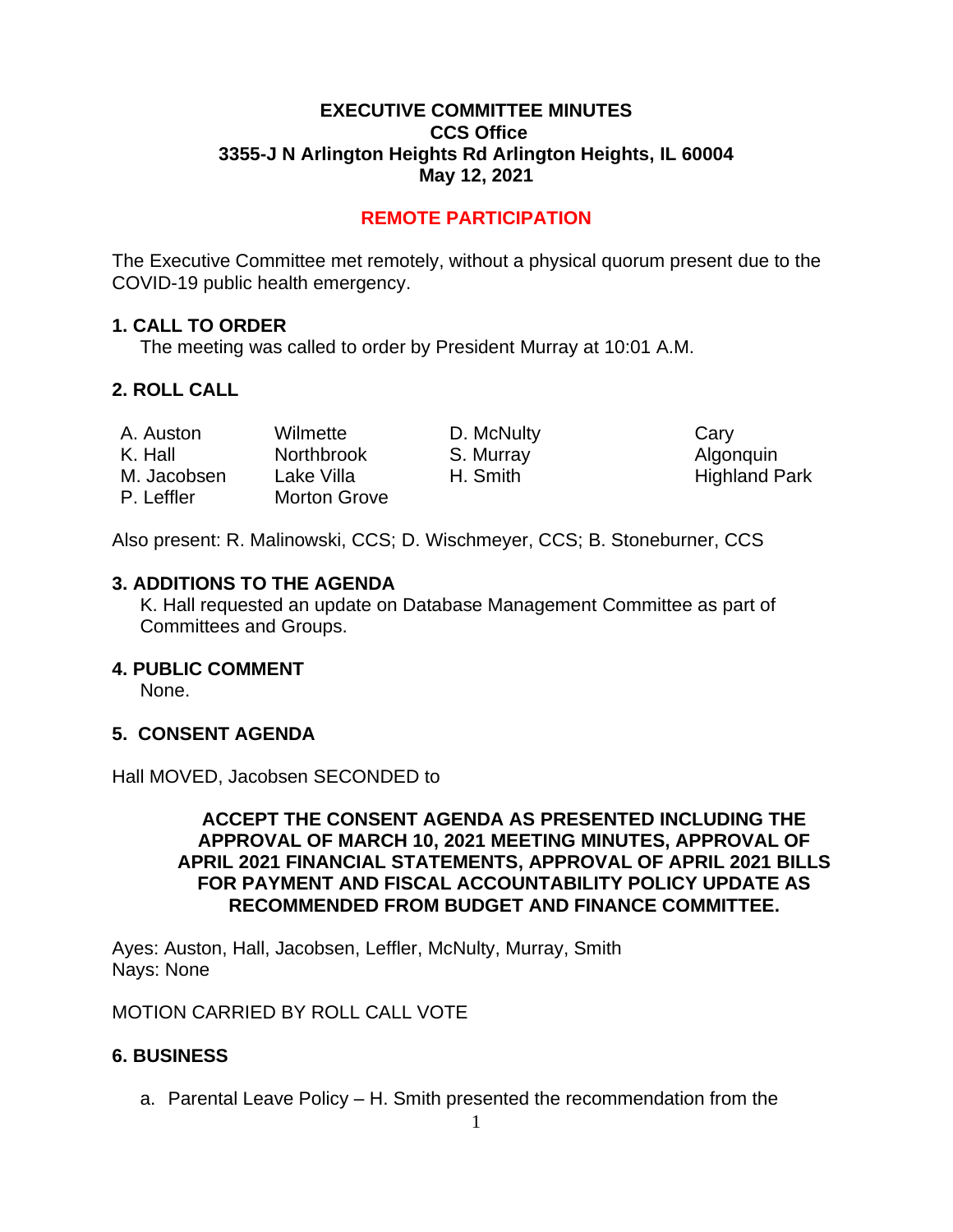Bylaws and Policy Committee. After a review the Executive Committee updated language to clarify that if both parents are eligible employees that both parents may request to use up to eight weeks of paid parental leave within 12 months of the birth or adoption.

Hall MOVED, Leffler SECONDED to

## **ADOPT THE PARENTAL LEAVE POLICY RECOMMENDED BY BYLAWS AND POLICY COMMITTEE AS AMENDED.**

Ayes: Auston, Hall, Jacobsen, Leffler, McNulty, Murray, Smith Nays: None

MOTION CARRIED BY ROLL CALL VOTE

- b. Innovative Development Partner Program Innovative has agreed that the SaaS agreement for Vega will be signed at the time of go-live in a production environment. This eliminates the need for cancellation language. D. Wischmeyer has sent out the call for beta libraries to help in the testing phase. Initially CCS was looking for four beta libraries but might expand to eight depending on level of interest.
- c. COVID-19 CCS has removed PowerPAC language and updated ILS settings related to the elimination of the RAILS quarantine period as voted on at April Governing Board.

There was a lengthy discussion regarding virtual and in person meetings. CCS will continue virtual meetings for Advisory and Technical groups through 2021 and will assess in October for 2022 meetings. Executive Committee agreed that discussions needed to begin to plan for in person Governing Board meetings in case the executive order expires. President Murray recommended that the July Governing Board remain virtual unless the state requires in person, and that she would work with CCS to gather information from libraries on meeting room size and availability to tentatively schedule October Governing Board and going forward.

There was agreement on the importance of directors sending alternates to Governing Board even if the meeting is virtual. R. Malinowski to review minutes and coordinate with S. Murray to send a reminder.

# **7. ADJOURN TO CLOSED SESSION**

Smith MOVED, Jacobsen SECONDED to

# **MOVE INTO CLOSED SESSION AT 10:34 A.M. AS PURSUANT TO 5 ILCS 120/2 C (21) DISCUSSION OF MINUTES OF MEETINGS LAWFULLY CLOSED UNDER THIS ACT, WHETHER FOR PURPOSES**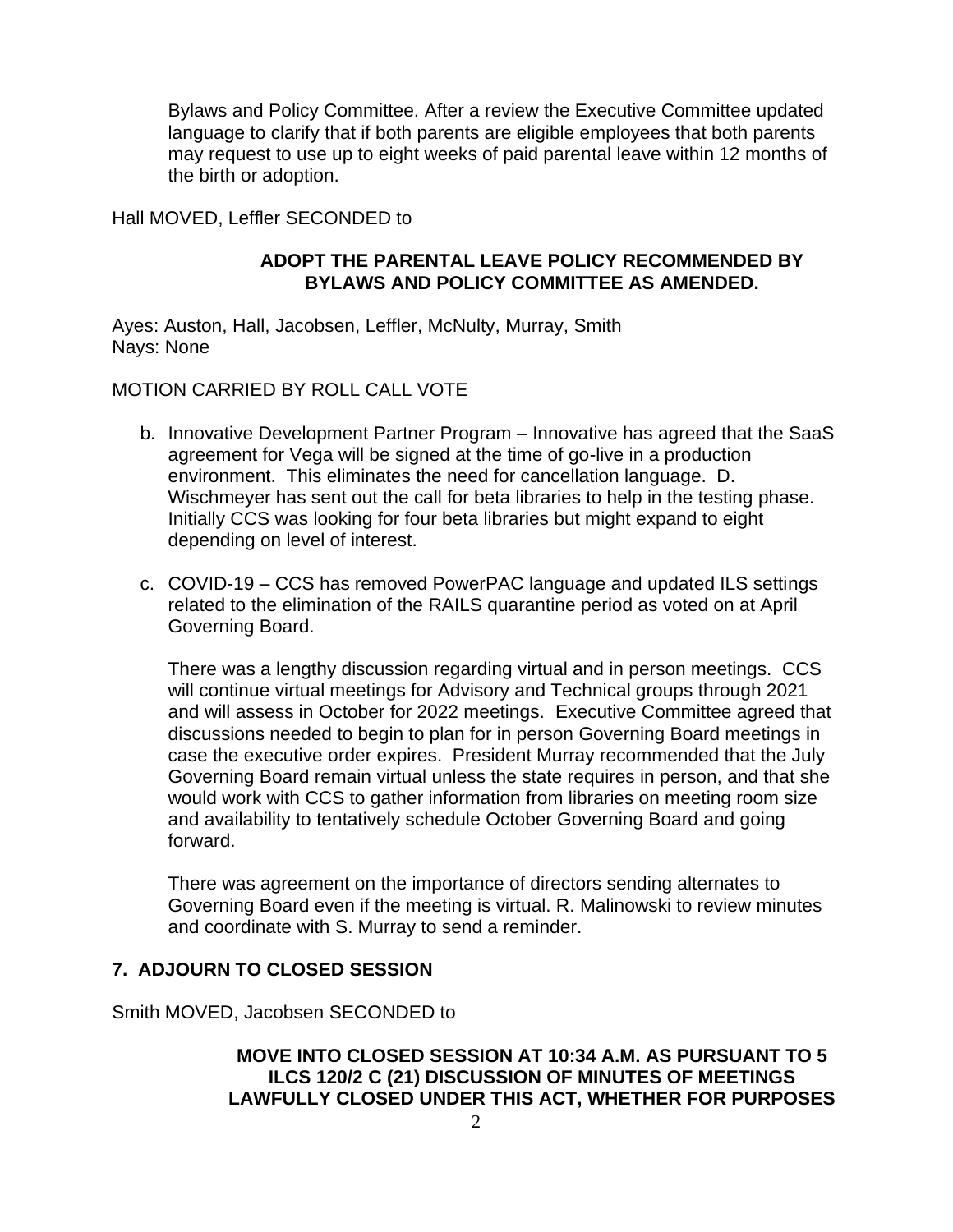## **OF APPROVAL BY THE BODY OF THE MINUTES OR SEMI-ANNUAL REVIEW OF THE MINUTES AS MANDATED BY SECTION 2.06.**

Ayes: Auston, Hall, Jacobsen, Leffler, McNulty, Murray, Smith Nays: None

MOTION CARRIED BY ROLL CALL VOTE

## **8. RECONVENE OPEN SESSION**

The Executive Committee returned to open session at 10:39 A.M. to make determinations about written minutes and recordings of closed sessions. Roll call was taken.

Leffler MOVED, Hall SECONDED to

### **APPROVE AND RELEASE THE MINUTES OF NOVEMBER 11, 2020 AND KEEP CLOSED THE MINUTES OF OCTOBER 18, 2017 AND NOVEMBER 8, 2017.**

Ayes: Auston, Hall, Jacobsen, Leffler, McNulty, Murray, Smith Nays: None

MOTION CARRIED BY ROLL CALL VOTE

Hall MOVED, McNulty SECONDED to

### **DESTROY THE VERBATIM RECORDINGS OF CLOSED SESSION MEETING FROM NOVEMBER 13, 2019 EFFECTIVE MAY 13, 2021.**

Ayes: Auston, Hall, Jacobsen, Leffler, McNulty, Murray, Smith Nays: None

MOTION CARRIED BY ROLL CALL VOTE

# **9. REPORTS**

- a. President No report.
- b. Secretary No report.
- c. Treasurer No report.
- d. Committees and Groups K. Hall requested the committee discuss the recommendation from Database Management Committee to add a race/ethnicity patron field in Polaris as requested by Evanston Public Library. This information